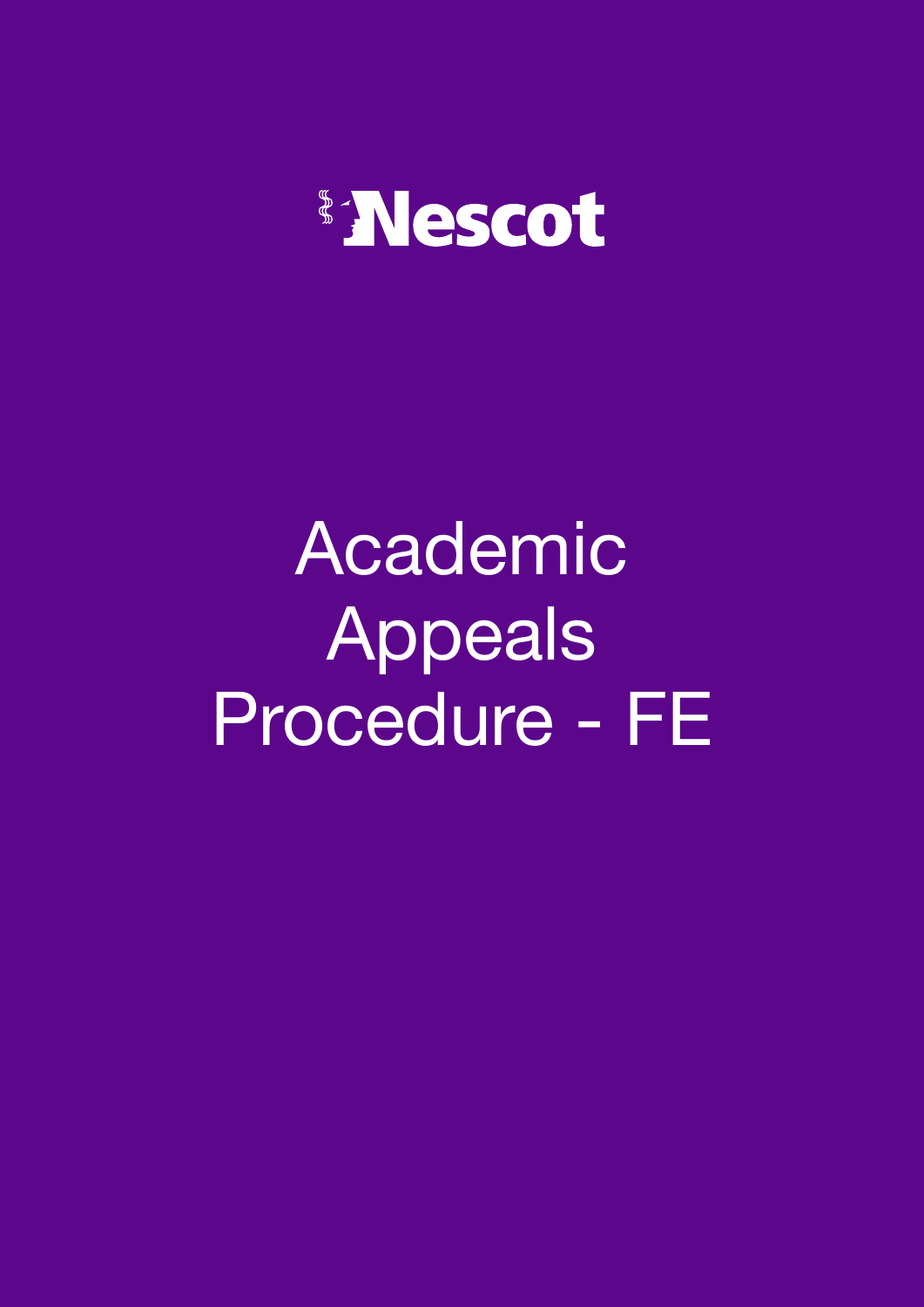## **ACADEMIC APPEALS PROCEDURE– FE**

#### **Purpose of the procedure**

It is college policy that all students who feel there has been an injustice done to him/her at any stage of the course, in relation to the assessment of performance should have the right to seek to appeal against the decision.

#### **Introduction**

The College Appeals Procedure consists of two distinct processes:

- a) appeals against individual assessments;
- b) appeals against final awards or interim progression

#### **Procedure**

- 1. Where students wish to formally appeal against a decision regarding the assessment of their performance, they are required to state that wish in writing on an Appeals Form (AA1) to the Lead Internal Verifier (IQA) or Curriculum Standards Co-ordinators of the course stating the nature of their appeal within 2 weeks of the assessment. (Please ask the Quality Department if assistance is required to complete the form).
- 2. The Curriculum Standards Co-ordinators/Lead internal verifier/IQA should notify the Head of Quality who will log the appeal and will ask the programme coordinator to:
	- a) Arrange for a second marker to mark the work if it is **assignment** based work;
	- Or
	- b) Arrange for the work to be internally verified if **assessment** based within one week of the appeal.
- 3. On receipt of the follow-up work the Head of Quality will notify the student of the outcome. If the student feels that they would like to continue with the appeal the Head of Quality will convene an Appeals Board within 5 working days of receiving the returned marked work.
- 4. The Appeals Board will consist of:
	- Head of Quality (Chair)
	- 2 Curriculum Heads of Department (Independent)
	- Quality Administrator who will take notes
- 5. The student will be informed of the time and place of the Appeals Board by the quality administrator and will be invited to attend together with a friend or family member.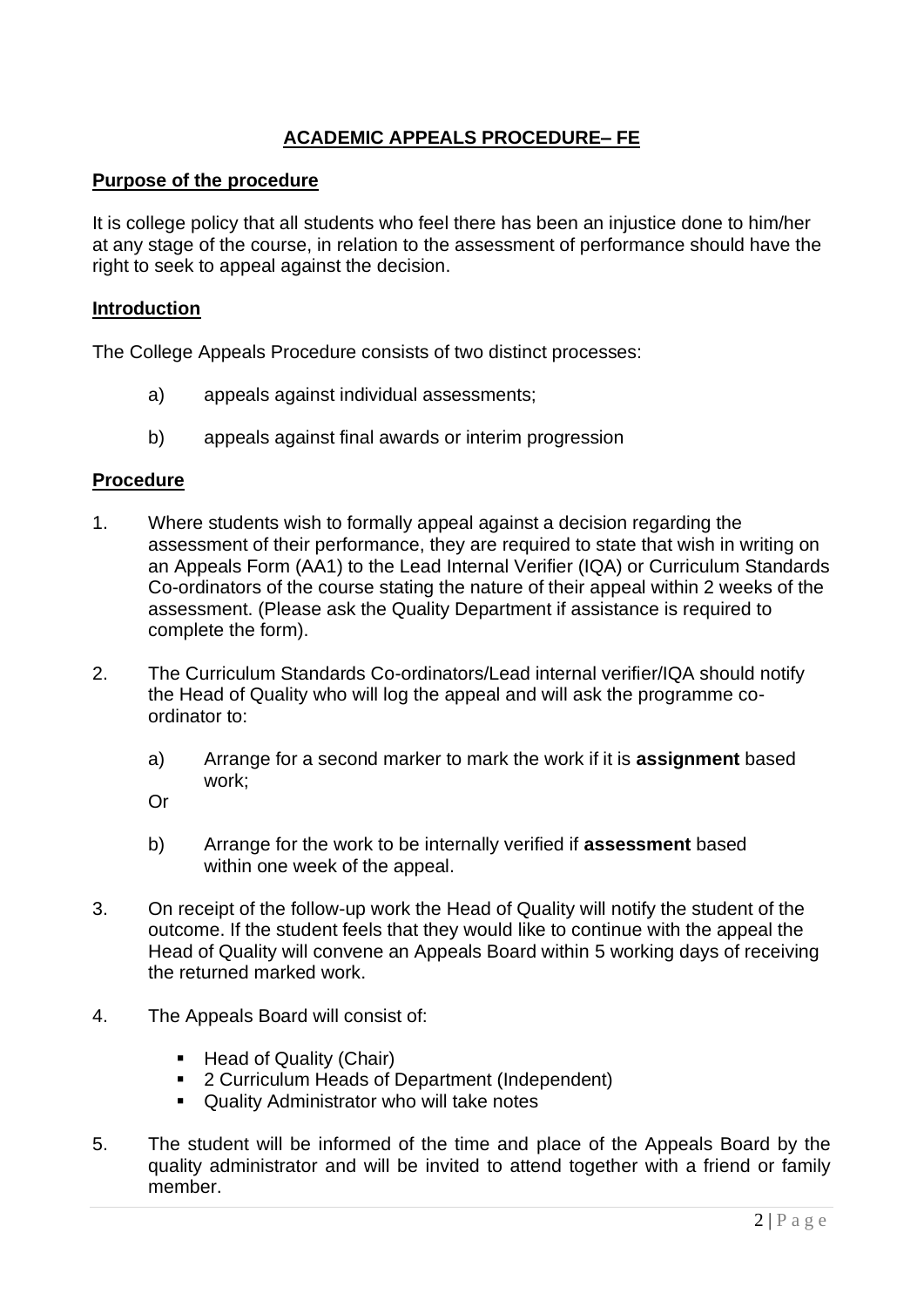- 6. The Head of Quality may ask for reports from the students' personal development coach, subject teachers and any other parties involved in the assessment decision.
- 7. At the end of the hearing the Board will reach its decision in private discussion and will notify the student of the decision in writing within 2 working days.
- 8. Students may appeal to the Boards decision to the relevant funding body or awarding organisation.
- 9. Students should be aware that appeals against assessment decisions may result in grades going both up and down in line with the final judgement.
- 10. All records of the appeal will be held by the Quality Office for a period of not less than 2 years.

#### **Enquires/appeals about Examination Results**

Enquiries about results may be requested by teaching staff or candidates if there are reasonable grounds for believing there may have been an error in marking.

If this is requested, the Examination Officer may agree that an appeal can be made at the centres expense.

If the Examinations Officer does not agree to an appeal, the candidate may decide to proceed but, in this case, they will be charged for the cost of the appeal.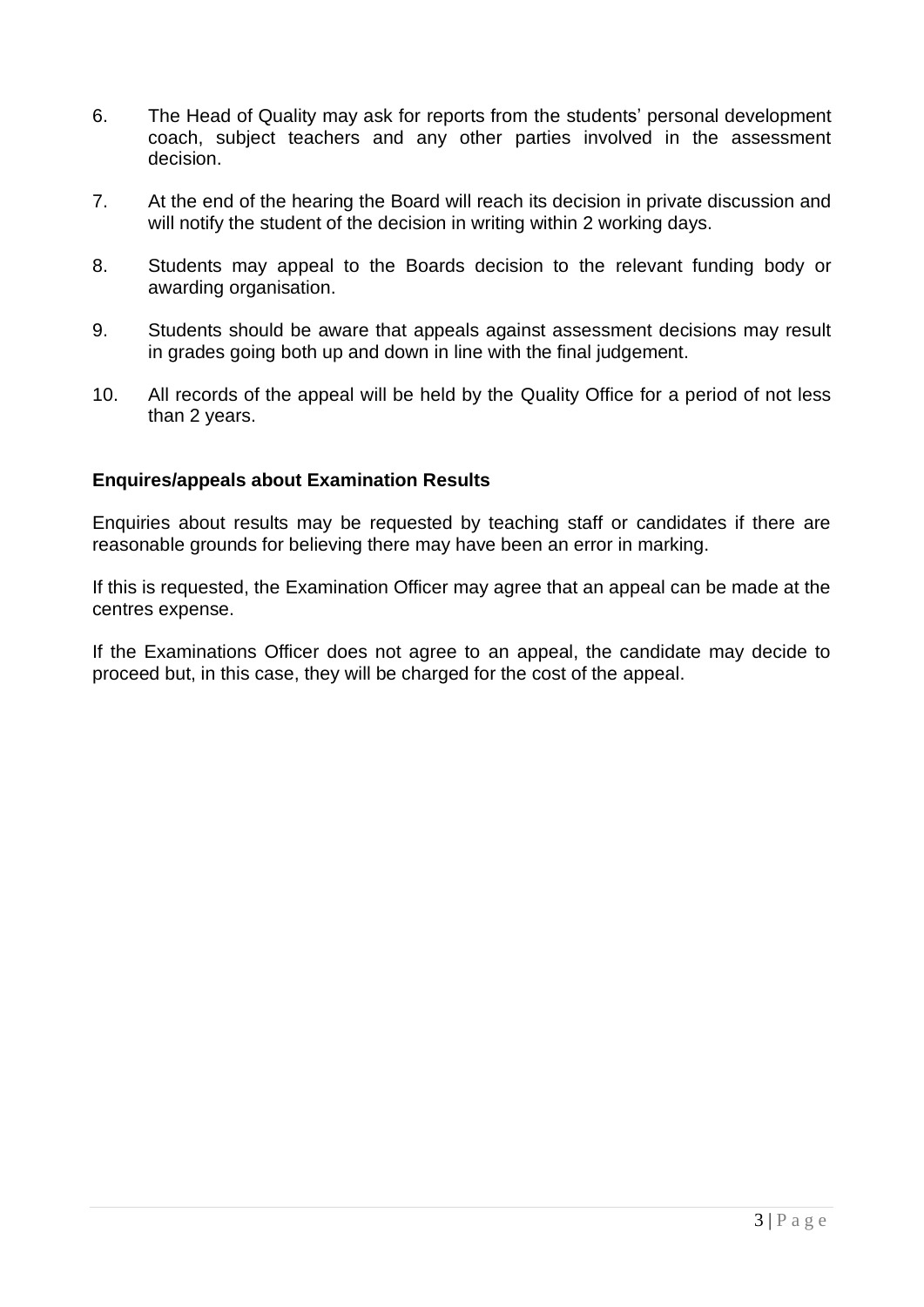### **APPEALS FORM AA1**

#### **ACADEMIC APPEALS - FE**

| Course: |  |
|---------|--|

*To be completed by the student and submitted to the Internal Verifier/Curriculum Standards Co-ordinator*

Name of the Curriculum Standards Co-ordinators / Internal Verifier/IQA:

Name of the Head of Department:

Assessment Title:

Student's reasons for the appeal:

Student's signature …………………………………. Date ……………………